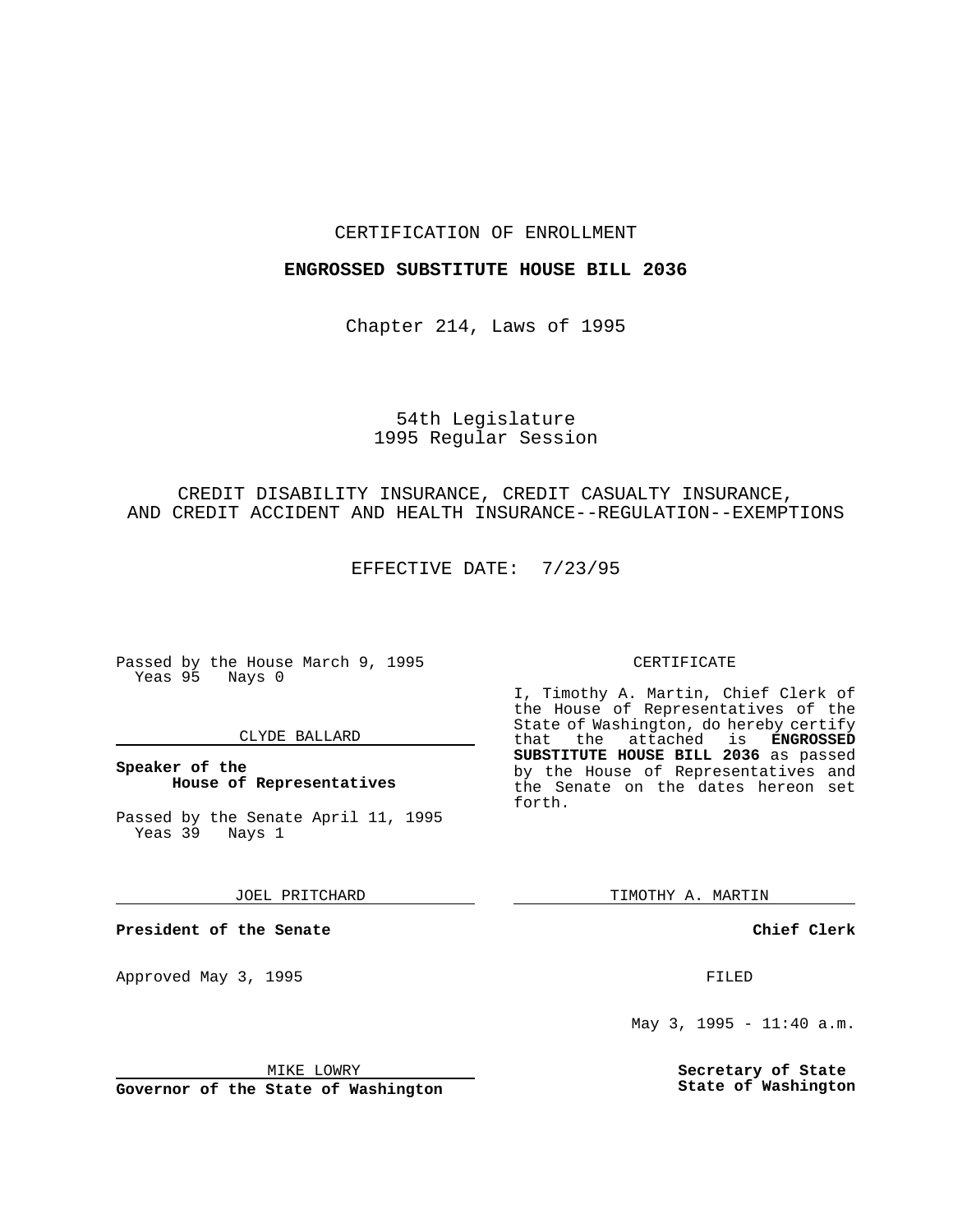# **ENGROSSED SUBSTITUTE HOUSE BILL 2036** \_\_\_\_\_\_\_\_\_\_\_\_\_\_\_\_\_\_\_\_\_\_\_\_\_\_\_\_\_\_\_\_\_\_\_\_\_\_\_\_\_\_\_\_\_\_\_

\_\_\_\_\_\_\_\_\_\_\_\_\_\_\_\_\_\_\_\_\_\_\_\_\_\_\_\_\_\_\_\_\_\_\_\_\_\_\_\_\_\_\_\_\_\_\_

Passed Legislature - 1995 Regular Session

#### **State of Washington 54th Legislature 1995 Regular Session**

**By** House Committee on Financial Institutions & Insurance (originally sponsored by Representative L. Thomas)

Read first time 03/01/95.

1 AN ACT Relating to credit involuntary unemployment insurance; and 2 amending RCW 48.17.060 and 48.17.190.

3 BE IT ENACTED BY THE LEGISLATURE OF THE STATE OF WASHINGTON:

4 **Sec. 1.** RCW 48.17.060 and 1975 1st ex.s. c 266 s 7 are each 5 amended to read as follows:

6 (1) No person shall in this state act as or hold himself out to be 7 an agent, broker, solicitor, or adjuster unless then licensed therefor 8 by this state.

9 (2) No agent, solicitor, or broker shall solicit or take 10 applications for, procure, or place for others any kind of insurance 11 for which he is not then licensed.

 (3) This section shall not apply with respect to any person securing and forwarding information required for the purposes of group 14 credit life ((and credit disability insurance in connection with an extension of credit and such other credit life or disability insurance 16 <del>lines</del>)) and credit disability insurance or credit casualty insurance 17 against loss or damage resulting from failure of debtors to pay their obligations in connection with an extension of credit and such other credit life and disability insurance or credit casualty insurance